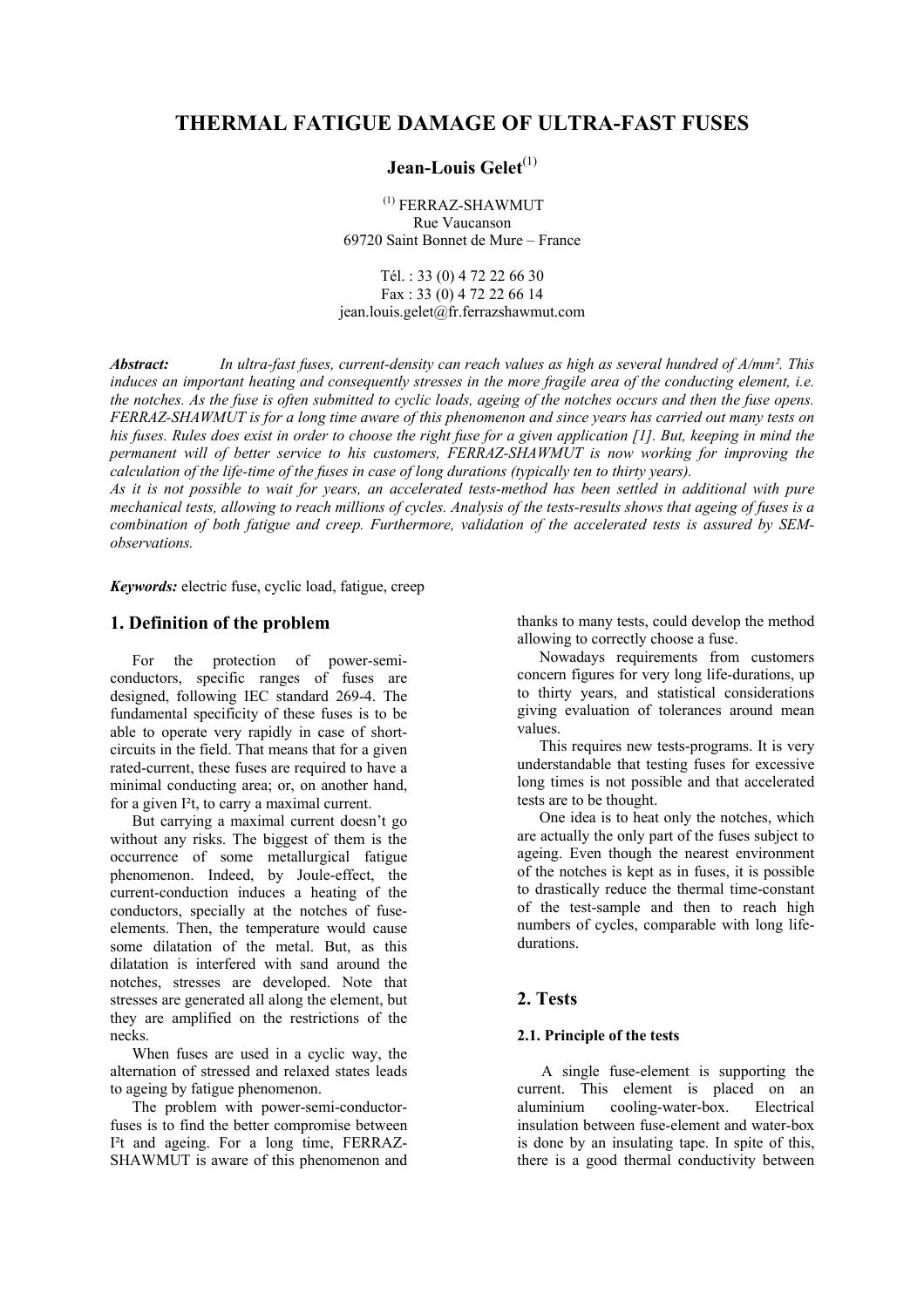the fuse-element and the cooling-box. Notches are surrounded by sand. The sand is held inside a fuse-ceramic-body.

In addition, the drop-voltage between each side of the raw of notches is permanently measured. It allows to get the mean temperature of the notches from the variation of resistivity of the fuse-element-metal versus temperature. See Fig.1.



Fig.1 : Principle of the tests : $@$  fuse-element; 2notches; 3sand; 4ceramic body; 5 insulating tape; ©water-box for cooling; 7drop-voltage measurement.

It has been checked that ON/OFF cycles such short as 10 sec/10 sec will allow to get significant temperature-rise during the ONphase and a cooling to sufficiently low temperature during OFF-phase. For example and depending on the current, the mean temperature of the notches can reach 200÷300°C during ON-phase and decreases to 25÷40°C during OFF-phase.

Large interest of this accelerated test is demonstrated if we take care that same temperature-rises as for 1 hour ON/1 hour OFF-cycles is got within  $10 + 10$  seconds. In other words, number of cycles is multiplied by 360 within the same time. Thirty years will be reduced to 1 month.

### **2.2. Tests-results**

These accelerated tests bring several levels of results.

### **2.2.1. Increase of temperature at the end of fuse-life :**

Thanks to the temperature-measurements, it appears that the fatigue phenomenon doesn't occur suddenly. The increase of the resistance begins to be significant when a half to a third of the life-duration is still remaining.

When tests are carried out on complete semi-conductor-fuses, with many rows in series and in parallel, the death of the fuses is very sudden, as only a few percents of the lifeduration is still remaining.



Fig.2 : Measurement of temperature through the drop voltage allows to show that the damage increases first slowly and then is accelerated at the end of life-time.

#### **2.2.2. Numbers of cycles versus current**

Numbers of cycles have been plotted versus test-current. Afterwards, statistical treatment of the results gives the mean value

$$
log(N) = -23 log(I) + cste
$$
 (1)

and the tolerance for the life-duration.



Fig.3 : Numbers of cycles are plotted versus the test-current, here with log-lin scale. Mean curve and 90%-tolerance-curves are also plotted.

#### **2.2.3. Numbers of cycles versus temperature**

Numbers of cycles have been plotted versus maximal temperature at the end of 10s/10 sec. cycle. Afterwards, statistical treatment of the results gives the mean value :

$$
log(N) = -8.log(\theta maxi) + cste
$$
 (2)

and the tolerance (for instance at 90%) for the life-duration.

In addition with thermal models giving the temperature of the notches during cyclic use, they will allow to determine the numbers of cycles a fuse will withstand in the field.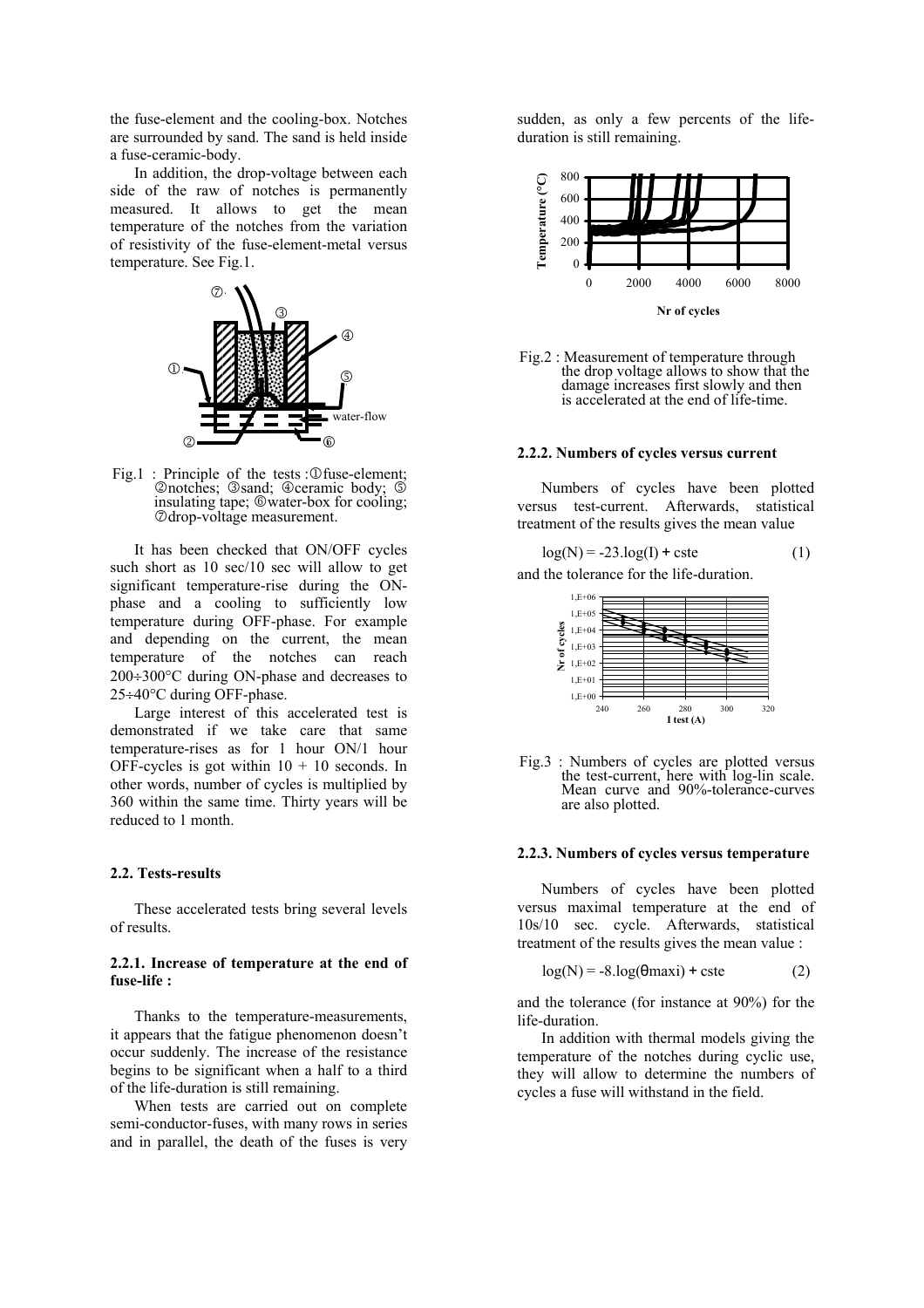

Fig.4 : Numbers of cycles are plotted versus the maximal recorded temperature, here with log-lin scale. Mean curve and 90%-tolerance-curves are also plotted.

## **2.2.4. Numbers of cycles versus temperature-increase**

Statistical treatment of the results gives the mean value

$$
log(N) = -5.5.log(\Delta\theta) + cste
$$
 (3)

and the tolerance (for instance at 90%) for the life-duration.



Fig.5 : Numbers of cycles are plotted versus the recorded temperature-increase, here with log-lin scale. Mean curve and 90%-tolerance-curves are also plotted.

### **3. Validation**

#### **3.1. From theory of fatigue**

In the 60's, COFFIN [2-3] and MANSON [4] carried many works on fatiguephenomenon. One of their more interesting results is that the life-duration of the materials depends on the level  $\varepsilon$  of the strains according to the expression :

$$
log(N) = a log(\varepsilon) + cste
$$
 (4)

According as strains are plastic or elastic, these authors announced following values for coefficient a:

for plastic strains, a varies from  $-1.4$  to  $-2$ , for elastic strains, a varies from  $-6$  to  $-10$ .

These results came mainly from tests carried out on steels and stainless steels. FERRAZ-SHAWMUT did tests on pure silver, as used for manufacturing fuse-elements.

Mechanical bending tests have been carried out on a rotating machine. They led to the following values for the coefficient a :

for plastic strains, a varies from  $-2.5$  to  $-3$ , for elastic strains, a varies from  $-6$  to  $-8$ .



Fig.6 : Numbers of mechanical cycles are plotted versus the stress, here with loglin scale. Two kinds of behaviour are observed according to the level of stresses.

#### **3.1.2. Extension of the model to thermal fatigue**

LEMAITRE and CHABOCHE [5] have first introduced the idea that thermal fatigue was a combination of mechanical fatigue and creep. After them, MANSON [6-7], HALFORD [7-8] and HIRSCHBERG [8] proposed four typical four typical cycles :



Fig. 7: Four typical cycles combining plastic strain and creep.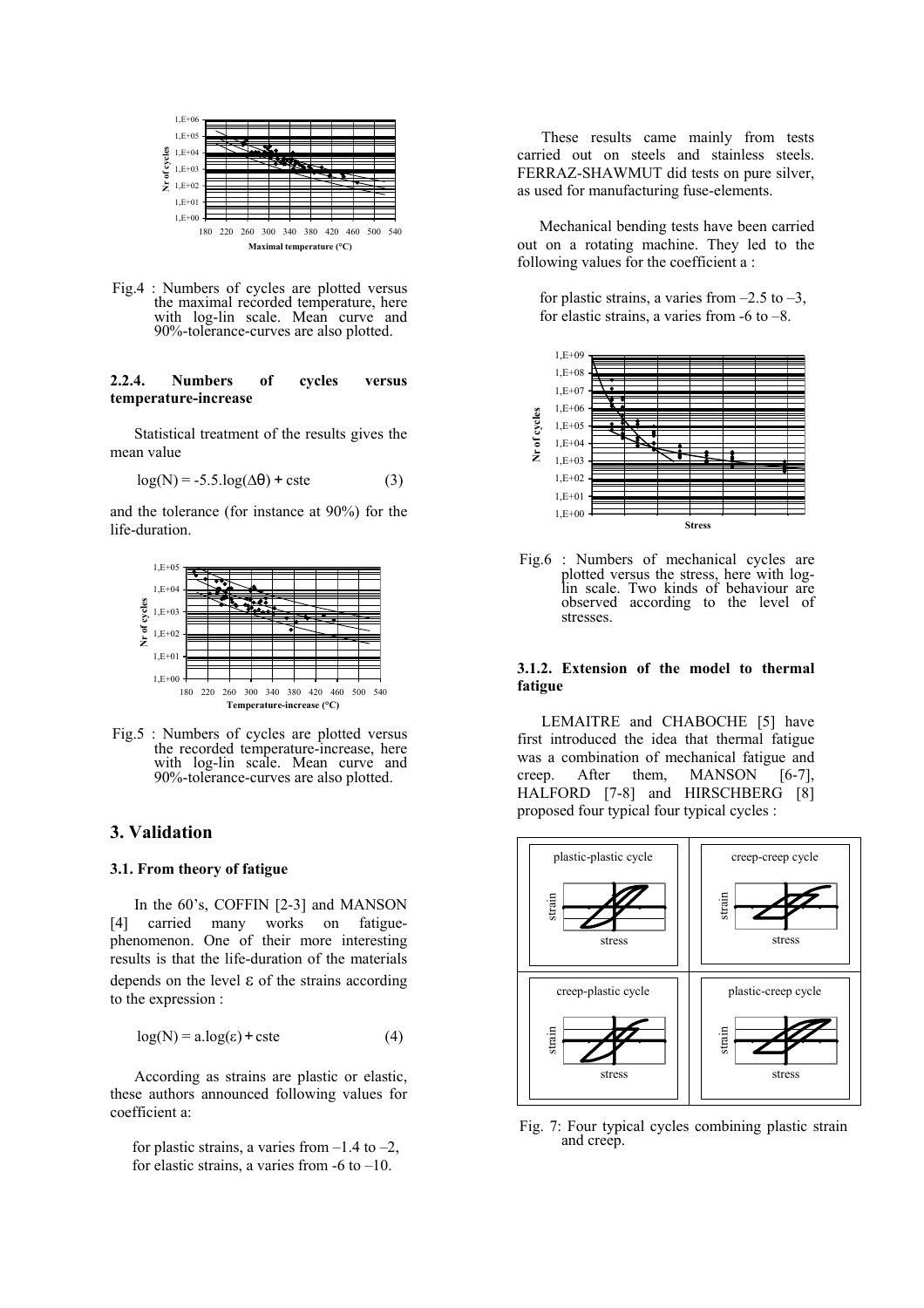For each one of these typical cycle, a law gives the number of cycles versus the strain :

$$
\log(N_{ij}) = -\gamma_{ij} \cdot \log(\epsilon_{ij}) + \text{cste} \qquad (5)
$$

where the indexes i and j represent c or p, for plastic and creep,

εij is the part of the total strain corresponding to the typical cycle ij.



Fig. 8: For each one of the typical "plasticcreep" cycles, it is possible to estimate one ageing-law.

The total strain is the summation of the different strains of each typical cycle :



Fig. 9: Example of combination of 3 typical cycles.

The number of cycles for the total strain is assumed to follow a law as :

$$
\frac{1}{N_{\text{total}}} = \sum_{\epsilon_{\text{total}}} \frac{\epsilon_{ij}}{N_{ij}} \times \frac{1}{N_{ij}}
$$
(6)

$$
\varepsilon_{\text{total}} = \varepsilon_{\text{pp}} + \varepsilon_{\text{pc}} + \varepsilon_{\text{cp}} + \varepsilon_{\text{cc}} \tag{7}
$$

As presented previously, FERRAZ-SHAWMUT carried out accelerated tests. Different relationships have been found, according to what parameter was considered as stress :

$$
log(N) = -23.log(1) + cste
$$
 (1)

$$
log(N) = -8.log(\theta maxi) + cste
$$
 (2)

$$
log(N) = -5.5.log(\Delta\theta) + \text{cste}
$$
 (3)

Note that there is a good coherence between expressions including current and maximal temperature. Indeed, it is possible to approach that temperature is as the 3rd power of the current :

$$
\theta = \theta_0 + (1 + \alpha \theta) Ri^2 \approx Ri^3 \tag{8}
$$

Furthermore, we could make the assumption that stresses or strains are directly proportional to the temperature θ or to the temperature-increase  $Δθ$ . Indeed, as  $θ$  is due to the sand-interfered thermal expansion, we could write :

$$
\varepsilon = \frac{\Delta l}{l} = \frac{1}{l} . \lambda . \Delta \theta
$$
 (9)

were :

l is the concerned length of material,

∆l is the linear expansion of the material due to temperature,

λ is linear-expansion-coefficient of the material,

∆θ is the temperature-increase.

If this assumption was true, we would have to find out the same coefficients a as for mechanical-tests on pure silver. As we don't, that means that actual strain might be a combination of both fatigue and creep phenomena.

# **3.3.2. From SEM-observations**

We did SEM observations on fuse-elements after ageing by different ways (usual electrical cycle, accelerated tests, mechanical tests). The main pieces of information concern:

Slip-bands : traces observed on the surface of<br>the samples. They correspond to a They correspond to a displacements at crystallographic plans inside the metal-grain. Slip-bands may be at the origin of a crack.



Fig. 10 : Slip-bands on a fuse-element after rupture. 450 electric cycles 1h ON/1 h OFF.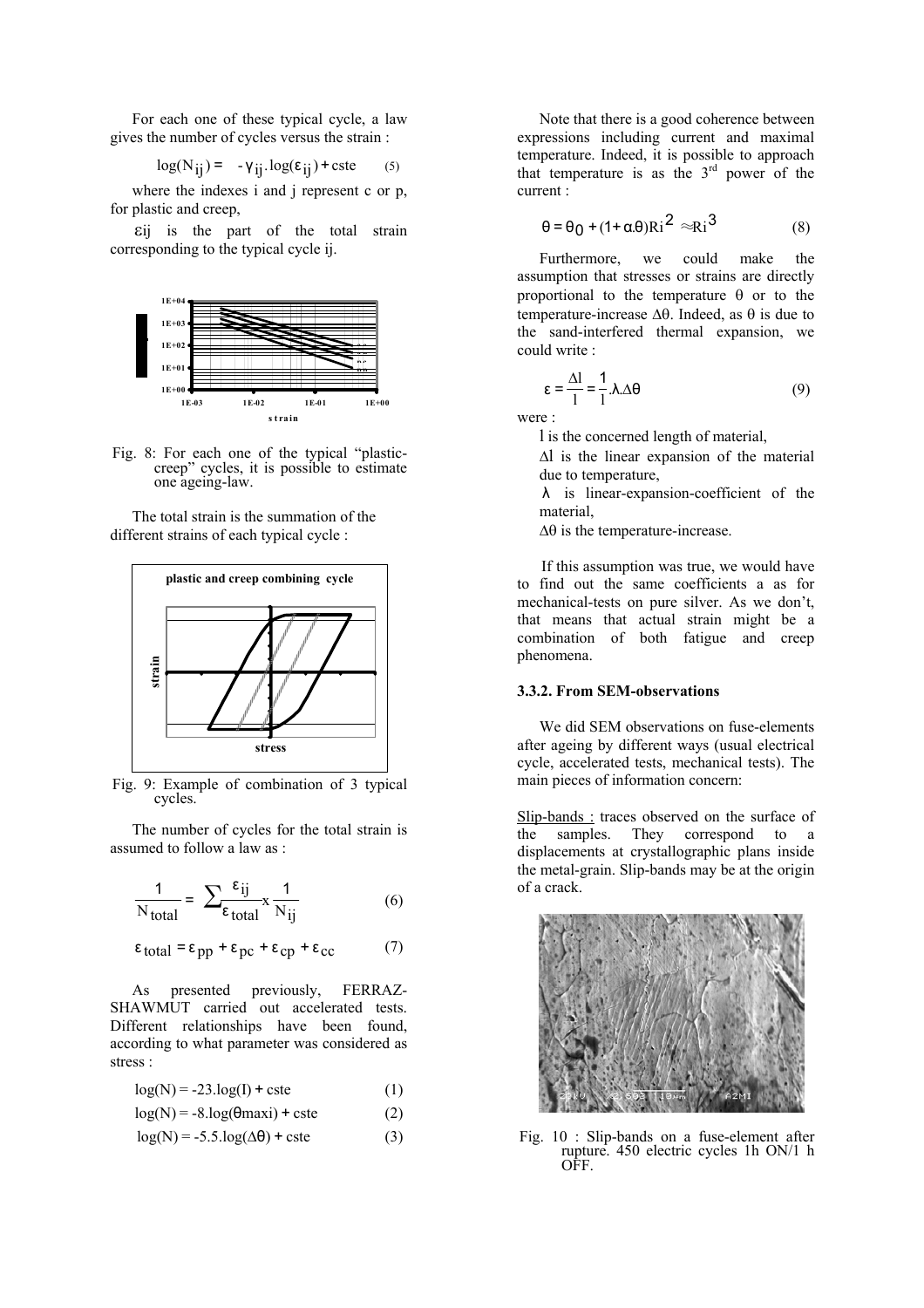Fatigue lines : traces observed on the crackarea. They correspond to the incremental successive steps of the propagation of the cracks.



Fig. 11: Fatigue-lines on a sample after rupture. 39000 mechanical bending-tests cycles.

Grain-decohesion : observed at both surface and crack-area. They correspond to the opening of cracks between metal-grain (intergranular cracking).



Fig. 12 : Intergranular cracking on a sample after rupture. 1200 mechanical bendingtests cycles.

Transgranular cracking : observed at both surface and crack-area. They correspond to the opening of cracks through one metal-grain.



Fig. 13 : Transgranular cracking on a sample<br>after upture. 39000 mechanical after rupture.  $39000^{\circ}$ bending-tests cycles.

# **3.2.2. Comparison of the observations:**

The following table 1 summarizes what kind of indications have been got, depending on the kind of the test and the level of solicitation. In addition to this chart, some comments may be done :

- fatigue lines always occur,
- slip-bands have been clearly observed in case of plastic strains. Some indications have been observed in case of elastic strains, but for the time being, it has been difficult to settle if there were actually slip-bands,
- in case of plastic strain, cracks are transgranular and intergranular ; in case of elastic strains, only transgranular cracks have been observed.

| tests                  | Nr of cycles | slip-bands            | fatigue-lines | grain-crack      | strain           |
|------------------------|--------------|-----------------------|---------------|------------------|------------------|
| mechanical             | $2.2.10^{6}$ | no                    |               | transgranular    | elastic          |
| mechanical             | $180.10^{3}$ | no                    | yes           | transgranular    | elastic          |
| mechanical             | $39.10^{3}$  | yes                   | yes           | trans $\&$ inter | transition $e/p$ |
| mechanical             | $1.2.10^{3}$ | yes<br>far from crack | yes           | trans $\&$ inter | plastic          |
| accelerated            | $>25.10^3$   |                       | yes           | trans $\&$ inter | transition $e/p$ |
| accelerated            | $>1.2.10^3$  |                       | yes           | trans $\&$ inter | plastic          |
| electric<br>1hON/1hOFF | 540          | yes<br>far from crack | yes           | trans $\&$ inter | plastic          |

Table 1 : Summary of the SEM-observations.